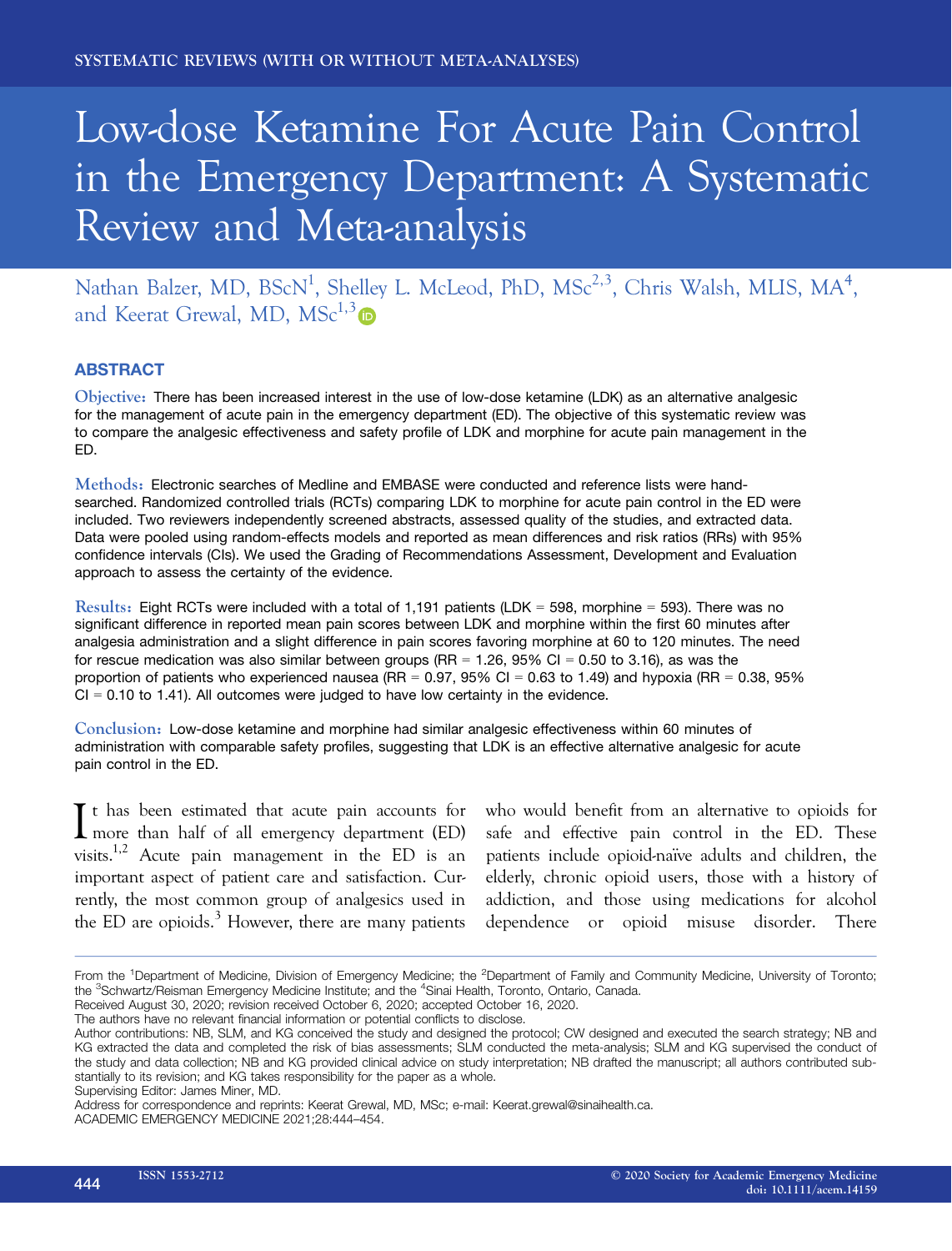continues to be an increase in ED presentations by these populations, so an equally effective and safe analgesic option would be a helpful alternative for ED physicians.4–<sup>6</sup>

Ketamine is a N-methyl-D-aspartate receptor antagonist with analgesic and anesthetic properties.<sup>7</sup> Historically, it was used as an anesthetic, but was replaced by newer anesthetics with more tolerable side effects. In more recent years, due to its dissociative properties that allow for preserved airway reflexes and hemodynamic stability, ketamine has been increasingly used in the ED for procedural sedation and induction for intubation.<sup>8,9</sup> At lower subdissociative doses  $\langle$  <0.5 mg/kg IV), ketamine has been shown to have analgesic properties for acute and chronic pain.<sup>10,11</sup> Although the use of ketamine to manage acute pain is relatively novel within the ED, it has unique features that could lend itself to improved patient outcomes, particularly for the specific populations described. An increasing number of studies have examined ketamine in comparison to opioids for pain control in the  $ED.^{12-14}$  A previous systematic review and meta-analysis of three studies compared ketamine to morphine for acute pain control in the ED, but only included patients between the ages of 18 and 65 years and only examined shortterm pain control as a primary outcome.<sup>15</sup> Other systematic reviews have compared ketamine to opioids or placebo, but none have focused specifically on lowdose ketamine (LDK) as an alternative to opioids. $16,17$ 

The objective of this systematic review and metaanalysis was to compare the analgesic effectiveness (pain control, need for rescue analgesia) and safety profile (proportion of patients who experienced nausea and hypoxia) of LDK and morphine for acute pain management in the ED.

#### **METHODS**

#### Data Sources and Search Strategy

In consultation with the review authors, a research librarian conducted the systematic literature searches in MEDLINE (1946 to July 2020) using both Ovid and PubMed search interfaces, EMBASE (1947 to July 2020), the Cochrane Central Register of Controlled Trials (July 2020), and electronic bibliographic databases. A comprehensive search strategy (Data Supplement S1, available as supporting information in the online version of this paper, which is available at [http://onlinelibrary.wiley.com/doi/10.1111/acem.](http://onlinelibrary.wiley.com/doi/10.1111/acem.14159/full)

[14159/full\)](http://onlinelibrary.wiley.com/doi/10.1111/acem.14159/full) included a combination of medical subject headings (MeSH) and free-text terms using various spelling and endings of key words.

# Eligibility Criteria and Study Selection

Randomized controlled trials (RCTs) published in the English language that compared the use of LDK administered intravenously (bolus or infusion < 30 minutes) to intravenous morphine for adult patients  $(≥18$  years old) requiring acute pain management for any condition in the ED or prehospital setting were eligible for inclusion. We excluded the studies of pediatric populations (<18 years old), the use of ketamine outside of prehospital or ED settings (most commonly operating rooms), and ketamine for uses other than acute pain analgesia (procedural sedation, intubation, perioperative, psychiatric, chronic pain). We also excluded studies that administered LDK in conjunction with other analgesic agents. Two reviewers independently screened the search output to identify potentially eligible trials, the full texts of which were retrieved and assessed for inclusion. We also hand-searched reference lists of relevant articles and reviews as well as the regulatory website "[clinicaltrials.](https://www.clinicaltrials.gov) [gov](https://www.clinicaltrials.gov)" to identify any unpublished trials.

#### Outcome Measures

We used a standardized data collection form to extract data on patient demographics, sample size, LDK dosage/route, morphine dosage/route, mean, and standard deviation (SD) of pain scores at each reported time based on a 10-point scale, need for/ type of rescue analgesia, and adverse events (nausea and hypoxia). Our primary outcome of interest was the difference in mean pain scores between LDK and morphine reported at specified time intervals after analgesic administration. Pain scores were reported based on the Numeric Pain Reporting scale, which is measured from zero (no pain) to 10 (worst pain). We categorized time intervals as a pain score reported within 15, 15 to 30, 30 to 45, 45 to 60, 60 to 90, and 90 to 120 minutes. Secondary outcomes included the need for rescue analgesics, which we defined as a change from LDK or morphine to a different medication (as opposed to redosing the same medication) and the proportion of adverse events. Adverse events that were monitored in studies varied considerably; therefore, we focused on nausea and hypoxia.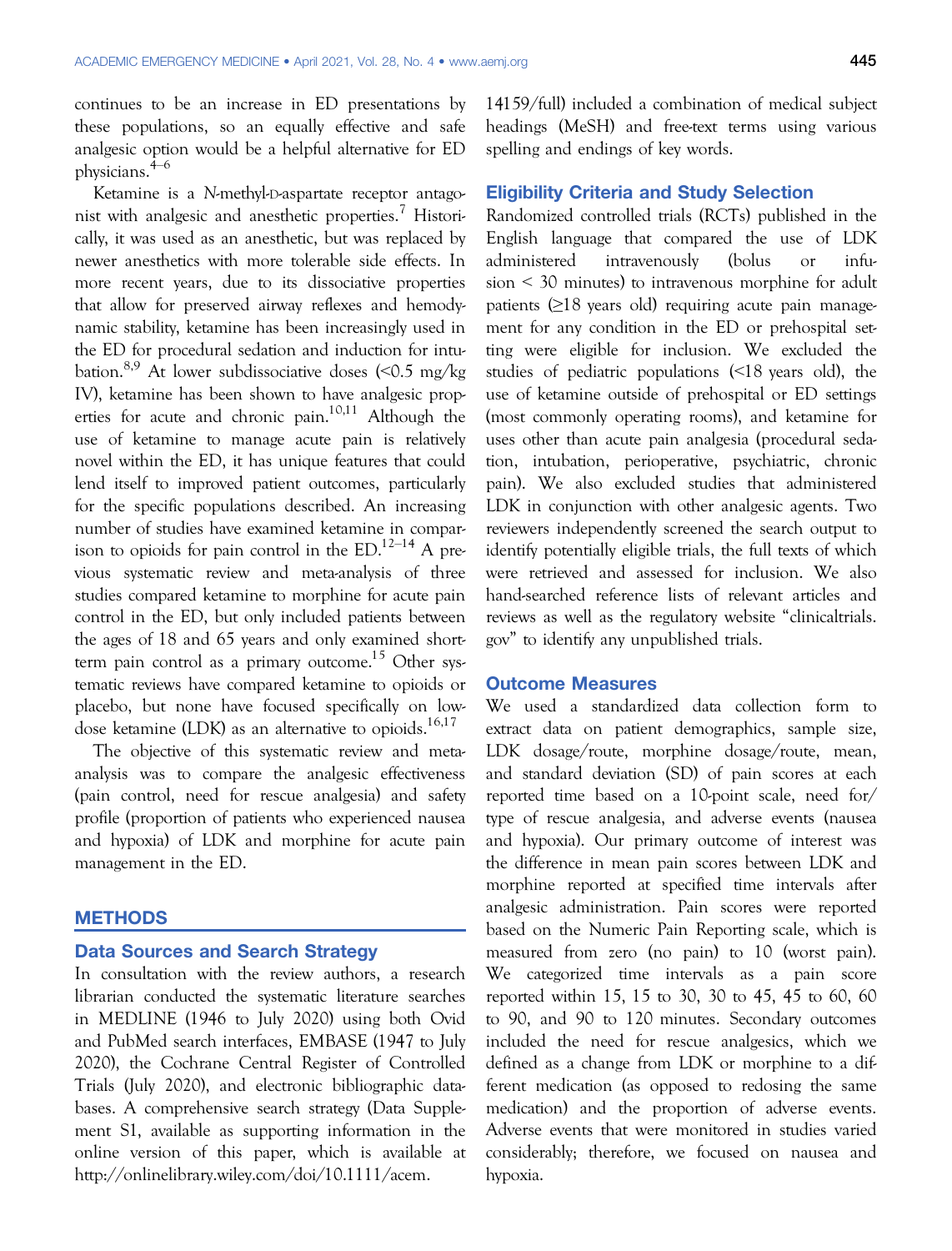#### Risk of Bias Assessment

Risk of bias for each individual trial was independently assessed by two reviewers using the Cochrane Collaboration's tool for assessing risk of bias for systematic reviews of interventions.18 We assessed the risk of bias for each study using the following domains: random sequence generation, allocation concealment, blinding of participants and personnel, blinding of outcome assessment, incomplete outcome data, selective reporting, and other bias. Each domain was assessed as having a low, unclear, or high risk of bias. Discrepancies were resolved by discussion and consensus among the authors.

#### Data Synthesis and Analysis

Direct comparisons of continuous pain scores were performed using inverse variance random-effects models to account for both within-study and between-study heterogeneity and reported as mean differences (MDs) with 95% confidence intervals (CIs) using Review Manager 5.3.4 (Nordic Cochrane Centre, Copenhagen, Denmark). A mean difference < 0 favored LDK and statistical significance was achieved if the 95% CI of the pooled point estimate excluded zero. Direct comparisons of dichotomous outcomes (need for rescue analgesia, nausea, and hypoxia) were performed using Mantel-Haenszel random-effects models and reported as risk ratios (RRs) with 95% CIs. RRs < 1 favored LDK, and statistical significance was achieved if the 95% CI of the pooled RR excluded unity. Statistical heterogeneity between studies was assessed using the  $I^2$  statistic, with  $I^2$  values  $\geq 50\%$ indicating substantial heterogeneity.

We used the Grading of Recommendations Assessment, Development and Evaluation (GRADE) approach, which provides a structured and transparent framework to assess the certainty (high, moderate, low, and very low) of the evidence.<sup>19</sup> We used conventional GRADE guidance and considered risk of bias, inconsistency, imprecision, indirectness, and publication bias for the body of evidence informing each outcome.

# RESULTS

The search strategy yielded 524 potentially relevant citations. After duplicate citations and studies that did not meet eligibility criteria were eliminated, 17 studies were retrieved for full article review (Figure 1). Nine studies were subsequently excluded, leaving eight studies included in the review with a total of

1,191 patients (598 patients in the LDK group and 593 patients in the morphine group). A summary of the included trials is shown in Table 1. All studies were published between 2014 and 2019.<sup>12-14,20-24</sup> One study was reported as an abstract.<sup>24</sup> Sample sizes of included studies ranged from 45 to 300 patients. The included studies used LDK doses ranging from 0.2 to 0.5 mg/kg intravenously. All studies used morphine boluses of 0.1 mg/kg intravenously. Four studies examined patients with abdominal, flank, low back, or extremity pain;  $13,14,20,21$  two studies examined patients with long-bone fractures; $12,22$ one study examined trauma patients with musculoskeletal pain; $^{23}$  and one study examined those with a sickle cell pain crisis.<sup>24</sup> All studies were conducted in the ED, with no prehospital studies included. The majority of studies included in this review were found to have a low risk or unclear risk of bias for each domain (Table 2).

#### **Outcomes**

Six studies, with a total of 757 patients (380 in the LDK group and 377 in the morphine group) reported a pain score within 15 minutes of analgesic administration (Figure 2).<sup>12–14,20,21,23</sup> The pooled estimate showed no significant difference in mean pain scores between LDK and morphine within 15 minutes  $(MD = -0.15, 95\% \text{ CI} = -0.68 \text{ to } 0.38)$ . Six studies reported a pain score between 15 and 30 minutes.<sup>13,14,20–23</sup> The pooled estimate showed no significant difference in mean pain scores between groups  $(MD = -0.03, 95\% \text{ CI} = -0.37 \text{ to } 0.32)$ . The pain scores were also similar between 30 and 45 minutes  $(MD = 0.40, 95\% \text{ CI} = -0.89 \text{ to } 1.68)$  and between 45 and 60 minutes (MD = 0.52, 95% CI =  $-0.03$  to 1.07). There was a small statistically significant difference in pain scores favored morphine at 60 to 90 minutes (MD = 0.12, 95% CI = 0.03 to 0.22) and 90 to 120 minutes (MD = 0.08, 95% CI = 0.05 to 0.11; Figure 3). All pain outcomes were judged to have low certainty in the evidence using GRADE criteria, downgraded for inconsistency and imprecision (Table 3).

Three studies with a total of 306 patients (153 in the LDK group and 153 in the morphine group) reported on the use of rescue medication (Figure  $4$ ).<sup>13,20,22</sup> The pooled estimate showed no significant difference in need for rescue medication between LDK and morphine  $(14.4\% \text{ vs. } 11.1\%; \text{ RR} = 1.26;$ 95% CI: 0.50 to 3.16, very low certainty). Seven of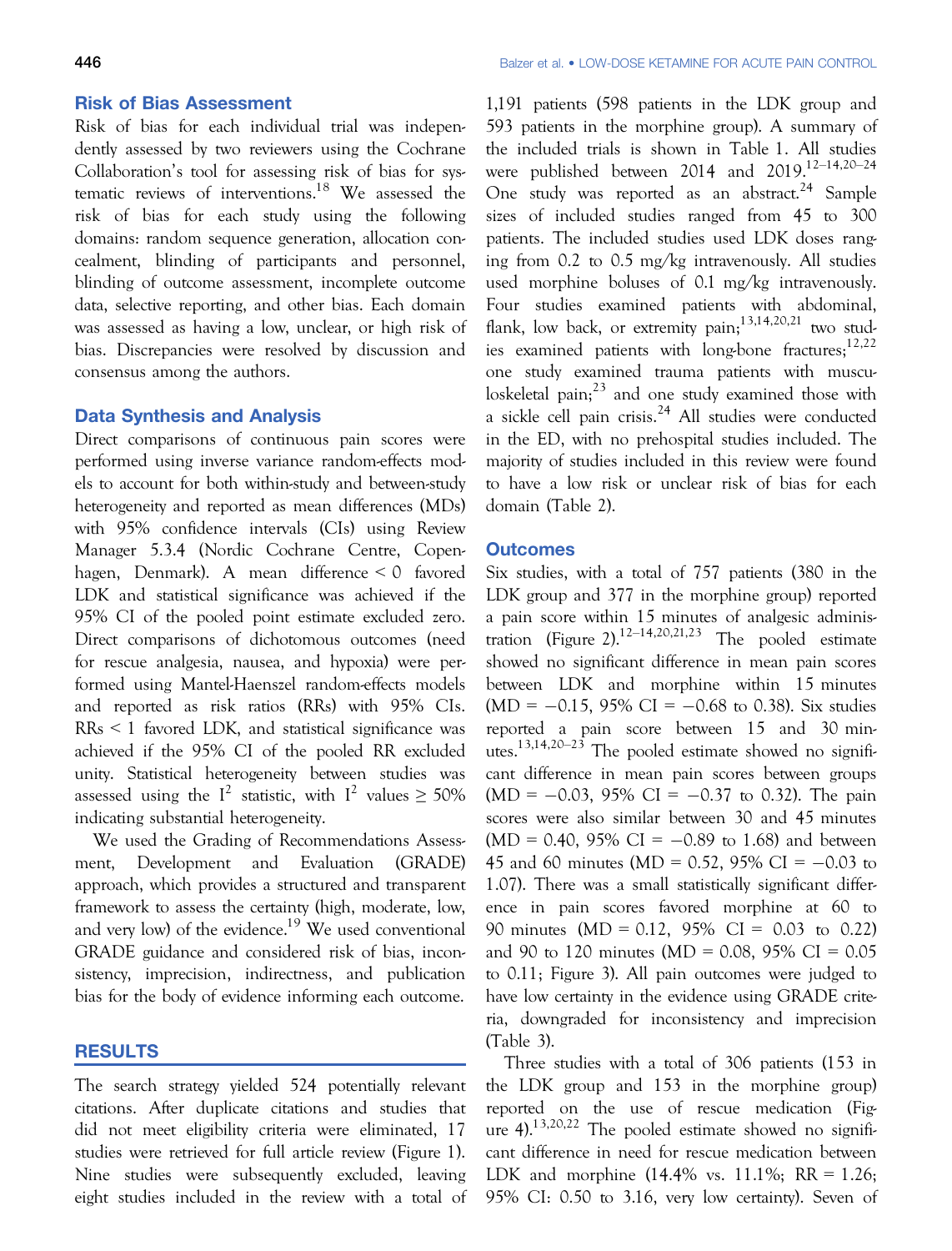

Figure 1. Flow diagram of included studies.  $RCT =$  randomized controlled trial.

the included studies with a total of 1,065 patients (535 in the LDK group and 530 in the morphine group) reported on nausea.<sup>13,14,20-24</sup> The pooled estimate showed no difference in nausea between LDK and morphine (10.7% vs. 11.1%; RR = 0.97; 95% CI: 0.63 to 1.49). Hypoxia was reported in three studies<sup>20,21,23</sup> with a total of 405 patients (204 in the LDK group and 201 in the morphine group). The risk of hypoxic events was not significantly different between LDK and morphine  $(3.9\% \text{ vs. } 14.4\%, \text{ RR} = 0.38,$ 95% CI =  $0.10$  to 1.41). The outcomes of nausea and hypoxia were judged to have low certainty in the

evidence, downgraded for inconsistency and imprecision (Table 3).

# **DISCUSSION**

In this systematic review and meta-analysis of eight RCTs with over 1,000 patients, we found that LDK is an effective alternative to opioids for acute pain in the ED. Our findings are consistent with previous studies on this topic.<sup>15–17,25</sup> Specifically, there was no significant difference in reported mean pain scores between LDK and morphine within the first 60 minutes after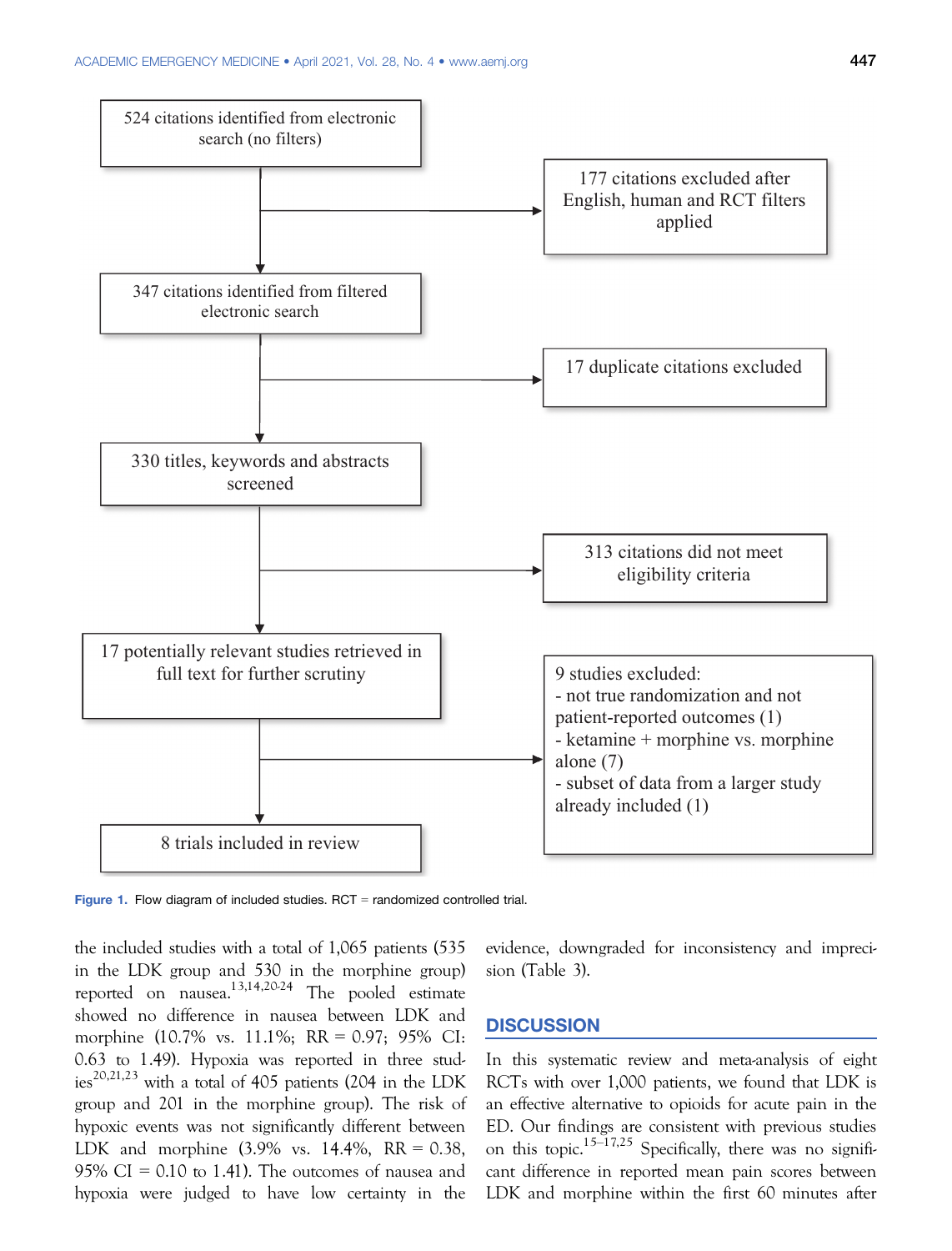Table 1

| Study                          | Country        | Intervention                                 | Sample Size                                 | Age (Years)    | Type of Pain                                                                                   |
|--------------------------------|----------------|----------------------------------------------|---------------------------------------------|----------------|------------------------------------------------------------------------------------------------|
| Alshahrani 2019 <sup>24</sup>  | N <sub>R</sub> | LDK $0.3$ mg/kg<br>VS.<br>Morphine 0.1 mg/kg | $N = 278$<br><b>140 LDK</b><br>138 morphine | N <sub>R</sub> | Acute sickle cell pain crisis                                                                  |
| Forouzan 2019 <sup>14</sup>    | Iran           | LDK $0.3$ mg/kg<br>VS.<br>Morphine 0.1 mg/kg | $N = 136$<br>68 LDK<br>68 morphine          | $18 - 65$      | Acute renal colic patients with pain $> 5/10$                                                  |
| Jahanian 2018 <sup>22</sup>    | Iran           | LDK $0.5$ mg/kg<br>VS.<br>Morphine 0.1 mg/kg | $N = 156$<br><b>78 LDK</b><br>78 morphine   | $18 - 65$      | Upper or lower extremity long-bone fractures<br>secondary<br>to blunt trauma, pain $\geq$ 7/10 |
| Mahshidfar 2017 <sup>23</sup>  | Iran           | LDK $0.2$ mg/kg<br>VS.<br>Morphine 0.1 mg/kg | $N = 300$<br><b>150 LDK</b><br>150 morphine | $18 - 70$      | Trauma patients with MSK pain $\geq 5/10$                                                      |
| Majidinejad 2014 <sup>12</sup> | Iran           | LDK $0.5$ mg/kg<br>VS.<br>morphine 0.1 mg/kg | $N = 126$<br>63 LDK<br>63 morphine          | $18 - 55$      | Long-bone fracture                                                                             |
| Miller $2015^{21}$             | <b>USA</b>     | LDK $0.3$ mg/kg<br>VS.<br>Morphine 0.1 mg/kg | $N = 45$<br><b>24 LDK</b><br>21 morphine    | $18 - 59$      | Abdominal, flank, low back, or extremity<br>pain requiring IV opioids                          |
| Motov 2015 <sup>13</sup>       | <b>USA</b>     | LDK $0.3$ mg/kg<br>VS.<br>Morphine 0.1 mg/kg | $N = 90$<br>45 LDK<br>45 morphine           | $18 - 55$      | Acute abdominal, flank, back, or MSK pain<br>with pain $\geq$ 5/10                             |
| Motov 2019 <sup>20</sup>       | <b>USA</b>     | LDK $0.3$ mg/kg<br>VS.<br>Morphine 0.1 mg/kg | $N = 60$<br><b>30 LDK</b><br>30 morphine    | $\geq 65$      | Acute abdominal, flank, back, or MSK pain<br>with pain $\geq$ 5/10                             |

Characteristics of Included Studies

LDK = low-dose ketamine;  $MSK =$  musculoskeletal;  $NR =$  not reported.

#### Table 2

Risk of Bias Summary for Included Trials

| Trial                          | Random<br>Sequence<br>Generation | Allocation<br>Concealment | <b>Blinding</b><br>of Patients/<br>Personnel | <b>Blinding of Outcome</b><br>Assessment | Incomplete<br>Outcome Data | Selective<br>Outcome<br>Reporting | <b>Other Bias</b> |
|--------------------------------|----------------------------------|---------------------------|----------------------------------------------|------------------------------------------|----------------------------|-----------------------------------|-------------------|
| Alshahrani 2019 <sup>24</sup>  | Low                              | Low                       | Low                                          | Low                                      | Unclear                    | Unclear                           | Low               |
| Forouzan 2019 <sup>14</sup>    | Unclear                          | Low                       | Low                                          | Low                                      | Low                        | Low                               | Low               |
| Jahanian 2018 <sup>22</sup>    | Low                              | Low                       | Low                                          | Low                                      | Low                        | Low                               | Low               |
| Mahshidfar 2017 <sup>23</sup>  | Unclear                          | Unclear                   | Low                                          | Unclear                                  | Low                        | Low                               | Low               |
| Majidinejad 2014 <sup>12</sup> | Unclear                          | Unclear                   | Low                                          | Low                                      | Low                        | High*                             | Low               |
| Miller $2015^{21}$             | Unclear                          | Unclear                   | Unclear                                      | Unclear                                  | Low                        | Low                               | Low               |
| Motov 2015 $^{13}$             | Low                              | Low                       | Low                                          | Low                                      | Low                        | Low                               | Low               |
| Motov 2019 <sup>20</sup>       | Low                              | Low                       | Low                                          | Low                                      | Low                        | Low                               | Hight             |

\*Prespecified outcomes (respiratory complications, adverse events) detailed in the online registry were not reported.

†Trial stopped early; underpowered for primary outcome.

analgesia administration and a slight difference in pain scores favoring morphine at 60 to 120 minutes. The differences in pain scores after 60 minutes were quite small and may not represent a clinically important significant difference. We also found no significant difference in the proportion of patients requiring rescue analgesia with LDK compared to morphine. These findings suggest that LDK may be considered an effective alternative to opioids for controlling acute pain in the ED, particularly within the first hour after analgesia administration.

The use of LDK may be particularly helpful in situations where the treating clinician is unable to administer opioids or requires an alternative analgesic. For instance, emergency physicians may be uncomfortable using opioids for patients with chronic pain who are already on high-dose opioids due to the high doses of opioids that may be required. In this scenario, LDK may offer an alternative analgesic option. LDK also offers a unique alternative for pain management in the growing population of ED patients on naltrexone for alcohol dependence or buprenorphine for opioid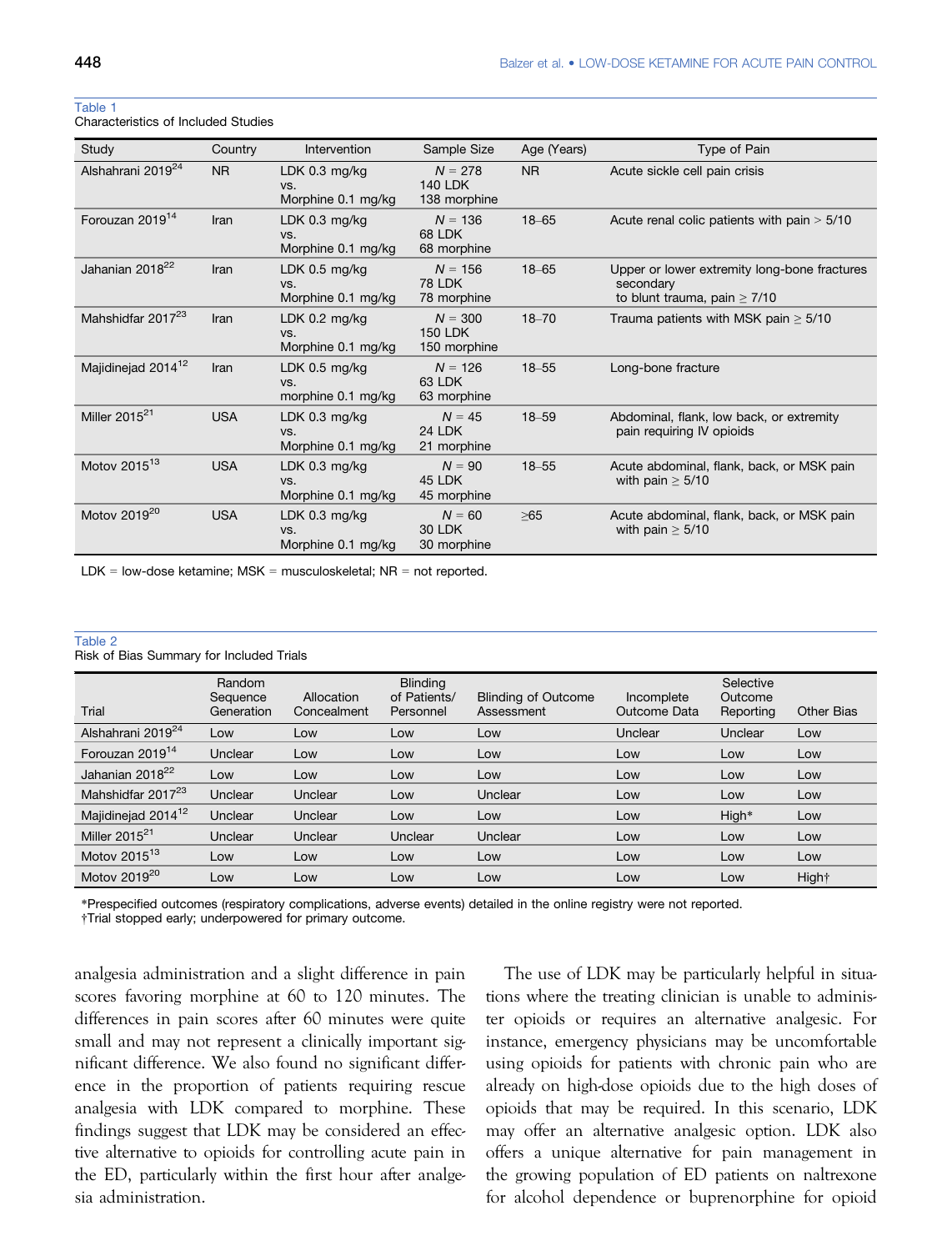#### **Pain score within 15 minutes:**

|                                                                                                |      | Ketamine  |       |      | <b>Morphine</b> |       |        | <b>Mean Difference</b>       | <b>Mean Difference</b>                         |
|------------------------------------------------------------------------------------------------|------|-----------|-------|------|-----------------|-------|--------|------------------------------|------------------------------------------------|
| <b>Study or Subgroup</b>                                                                       | Mean | SD.       | Total | Mean | SD              | Total |        | Weight IV, Random, 95% CI    | IV, Random, 95% CI                             |
| Motov 2019                                                                                     | 3    | 3.6       | 30    | 5.   | 3.5             | 30    | 7.1%   | $-2.00$ $[-3.80, -0.20]$     |                                                |
| Miller 2015                                                                                    |      | 3.05 3.28 | 24    | 3.87 | 2.59            | 21    | 7.7%   | $-0.82$ [ $-2.54$ , $0.90$ ] |                                                |
| Motov 2015                                                                                     | 3.2  | 3.5       | 45    | 4.2  | 2.9             | 45    | 11.3%  | $-1.00$ [ $-2.33$ , 0.33]    |                                                |
| Forouzan 2019                                                                                  | 4.82 | 2.58      | 68    |      | 4.54 2.16       | 68    | 20.8%  | $0.28$ [-0.52, 1.08]         |                                                |
| Mahshidfar 2017                                                                                | 4.1  | 2.8       | 150   | 4    | 2.5             | 150   | 26.2%  | $0.10$ [-0.50, 0.70]         |                                                |
| Majidinejad 2014                                                                               | 2.7  | 1.8       | 63    | 2.4  | 1.5             | 63    | 26.9%  | $0.30$ [ $-0.28$ , $0.88$ ]  | --                                             |
| <b>Total (95% CI)</b>                                                                          |      |           | 380   |      |                 | 377   | 100.0% | $-0.15$ [ $-0.68$ , $0.38$ ] |                                                |
| Heterogeneity: Tau <sup>2</sup> = 0.18; Chi <sup>2</sup> = 9.41, df = 5 (P = 0.09); $P = 47\%$ |      |           |       |      |                 |       |        |                              |                                                |
| Test for overall effect: $Z = 0.57$ (P = 0.57)                                                 |      |           |       |      |                 |       |        |                              | <b>Favor Ketamine</b><br><b>Favor Morphine</b> |
|                                                                                                |      |           |       |      |                 |       |        |                              |                                                |

# **Pain score at 15-30 minutes:**

|                                                                                                                                              |      | <b>Ketamine</b> |       |      | <b>Morphine</b> |       |        | <b>Mean Difference</b>    | <b>Mean Difference</b>                  |  |  |  |
|----------------------------------------------------------------------------------------------------------------------------------------------|------|-----------------|-------|------|-----------------|-------|--------|---------------------------|-----------------------------------------|--|--|--|
| <b>Study or Subgroup</b>                                                                                                                     | Mean | <b>SD</b>       | Total | Mean | <b>SD</b>       | Total |        | Weight IV, Random, 95% CI | IV, Random, 95% CI                      |  |  |  |
| Miller 2015                                                                                                                                  | 4.1  | 3.18            | 24    | 3.87 | 2.72            | 21    | 3.8%   | $0.23$ [-1.49, 1.95]      |                                         |  |  |  |
| Motov 2019                                                                                                                                   | 4.2  | 3.4             | 30    | 4.4  | 3.1             | 30    | 4.1%   | $-0.20$ [ $-1.85$ , 1.45] |                                         |  |  |  |
| Motov 2015                                                                                                                                   | 4.1  | 3.2             | 45    | 3.9  | 3.1             | 45    | 6.4%   | $0.20$ [-1.10, 1.50]      |                                         |  |  |  |
| Mahshidfar 2017                                                                                                                              | 4.5  | 3.1             | 150   | 3.8  | 3.              | 150   | 18.6%  | $0.70$ [0.01, 1.39]       |                                         |  |  |  |
| Forouzan 2019                                                                                                                                | 1.31 | 2               | 68    | 1.64 | 1.41            | 68    | 23.6%  | $-0.33$ $[-0.91, 0.25]$   |                                         |  |  |  |
| Jahanian 2018                                                                                                                                |      | 4.63 1.14       | 78    |      | 4.84 0.95       | 78    | 43.4%  | $-0.21$ $[-0.54, 0.12]$   |                                         |  |  |  |
| <b>Total (95% CI)</b>                                                                                                                        |      |                 | 395   |      |                 | 392   | 100.0% | $-0.03$ [ $-0.37, 0.32$ ] |                                         |  |  |  |
| Heterogeneity: Tau <sup>2</sup> = 0.04; Chi <sup>2</sup> = 6.53, df = 5 (P = 0.26); P = 23%<br>Test for overall effect $Z = 0.15$ (P = 0.88) |      |                 |       |      |                 |       |        |                           |                                         |  |  |  |
|                                                                                                                                              |      |                 |       |      |                 |       |        |                           | <b>Favor Ketamine</b><br>Favor Morphine |  |  |  |

# **Pain score at 30-45 minutes:**

|                                                                                                   |      | <b>Ketamine</b> |     |                   | <b>Morphone</b> |     |            | <b>Mean Difference</b>          | <b>Mean Difference</b>                         |
|---------------------------------------------------------------------------------------------------|------|-----------------|-----|-------------------|-----------------|-----|------------|---------------------------------|------------------------------------------------|
| <b>Study or Subgroup</b>                                                                          | Mean | SD              |     | <b>Total Mean</b> | SD              |     |            | Total Weight IV, Random, 95% CI | IV, Random, 95% CI                             |
| Motov 2019                                                                                        | 3.9  | 3.2             | 30  | 4                 | 2.9             | 30  | 8.7%       | $-0.10$ [ $-1.65$ , $1.45$ ]    |                                                |
| Miller 2015                                                                                       | 3.3  | -2.63           | 24  | 2.36              | -2.01           | 21  | 10.2%      | $0.94$ [ $-0.42$ , 2.30]        |                                                |
| Motov 2015                                                                                        | 4.8  | 3.2             | 43  | 3.4               | з               | 43  | 10.7%      | 1.40 [0.09, 2.71]               |                                                |
| Mahshidfar 2017                                                                                   | 4.9  | 3.3             | 150 | 3.2               | 2.9             | 150 | 18.8%      | 1.70 [1.00, 2.40]               |                                                |
| Jahanian 2018                                                                                     | 3.47 | 0.73            | 78  | 3.48              | 0.86            | 78  | 25.7%      | $-0.01$ [ $-0.26$ , $0.24$ ]    |                                                |
| Forouzan 2019                                                                                     |      | $0.53$ $0.68$   | 68  |                   | $0.66$ 0.74     | 68  | 25.8%      | $-0.13[-0.37, 0.11]$            |                                                |
| <b>Total (95% CI)</b>                                                                             |      |                 | 393 |                   |                 |     | 390 100.0% | $0.52$ [-0.03, 1.07]            |                                                |
| Heterogeneity: Tau <sup>2</sup> = 0.29; Chi <sup>2</sup> = 29.30, df = 5 (P < 0.0001); $P = 83\%$ |      |                 |     |                   |                 |     |            |                                 | $\mathbf{r}$                                   |
| Test for overall effect: $Z = 1.86$ (P = 0.06)                                                    |      |                 |     |                   |                 |     |            |                                 | <b>Favor Morphine</b><br><b>Favor Ketamine</b> |

# **Pain score at 45-60 minutes:**



Figure 2. Mean pain score differences within 60 minutes between LDK and morphine. LKD = low-dose ketamine.

use disorder. In the setting of alcohol dependence, naltrexone acts as a competitive opioid antagonist that decreases pleasure associated with alcohol.<sup>26</sup> However, naltrexone may make opioids less effective and cause intense withdrawal symptoms once stopped.<sup>26</sup>

Buprenorphine, for opioid use disorder, is a partial mu-opioid receptor agonist and kappa-opioid antagonist that decreases the efficacy and safety of opioids for acute pain in the  $ED.^{27,28}$  With the increasing number of patients prescribed these medications, it is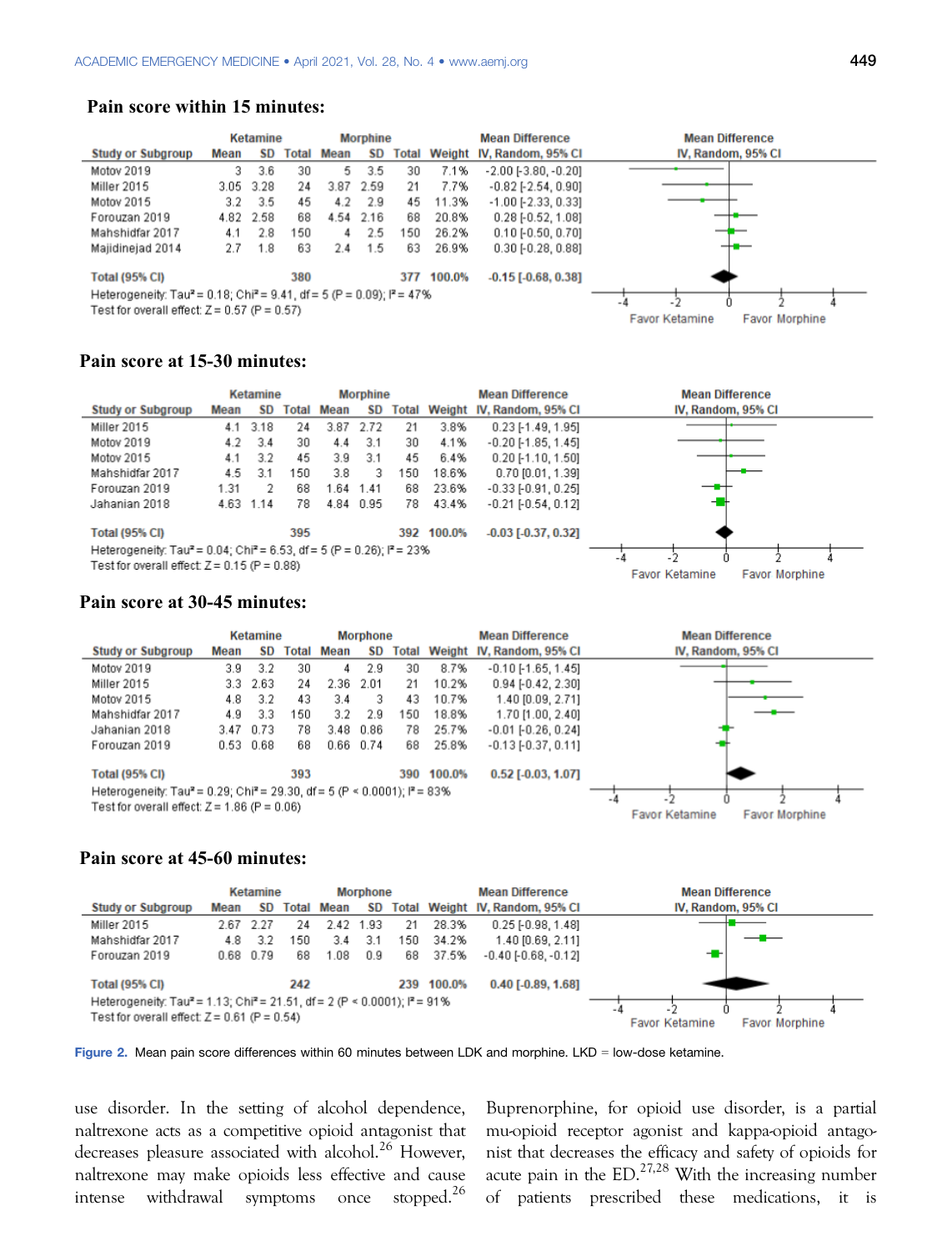|                                                                                                                                                 |      | Ketamine  |     |                   | <b>Morphine</b> |              |        | <b>Mean Difference</b>    | <b>Mean Difference</b> |                    |                       |  |
|-------------------------------------------------------------------------------------------------------------------------------------------------|------|-----------|-----|-------------------|-----------------|--------------|--------|---------------------------|------------------------|--------------------|-----------------------|--|
| <b>Study or Subgroup</b>                                                                                                                        | Mean | <b>SD</b> |     | <b>Total Mean</b> | <b>SD</b>       | <b>Total</b> |        | Weight IV, Random, 95% CI |                        | IV, Random, 95% CI |                       |  |
| Miller 2015                                                                                                                                     |      | 2.71 2.81 | 24  |                   | 2.56 2.46       | 21           | 0.4%   | $0.15$ [-1.39, 1.69]      |                        |                    |                       |  |
| Motov 2019                                                                                                                                      | 3.8  | 2.8       | 30  | 3.6               | 3.1             | 30           | 0.4%   | $0.20$ [-1.29, 1.69]      |                        |                    |                       |  |
| Motov 2015                                                                                                                                      | 4.8  | 3.1       | 43  | 3.9               | -3.1            | 43           | 0.6%   | $0.90$ [-0.41, 2.21]      |                        |                    |                       |  |
| Jahanian 2018                                                                                                                                   |      | 2.78 0.42 | 78  | 2.66 0.14         |                 | 78           | 98.6%  | $0.12$ [0.02, 0.22]       |                        |                    |                       |  |
| <b>Total (95% CI)</b>                                                                                                                           |      |           | 175 |                   |                 | 172          | 100.0% | $0.12$ [0.03, 0.22]       |                        |                    |                       |  |
| Heterogeneity: Tau <sup>2</sup> = 0.00; Chi <sup>2</sup> = 1.36, df = 3 (P = 0.71); $P = 0\%$<br>Test for overall effect: $Z = 2.51$ (P = 0.01) |      |           |     |                   |                 |              |        |                           |                        |                    |                       |  |
|                                                                                                                                                 |      |           |     |                   |                 |              |        |                           | <b>Favor Ketamine</b>  |                    | <b>Favor Morphine</b> |  |

# **Pain score at 60-90 minutes:**

# **Pain score at 90-120 minutes:**

|                                                                                                                                                    | <b>Morphine</b><br>Ketamine |           |       |      |           |    |            | <b>Mean Difference</b>          | <b>Mean Difference</b> |                       |  |
|----------------------------------------------------------------------------------------------------------------------------------------------------|-----------------------------|-----------|-------|------|-----------|----|------------|---------------------------------|------------------------|-----------------------|--|
| <b>Study or Subgroup</b>                                                                                                                           | Mean                        | <b>SD</b> | Total | Mean | SD        |    |            | Total Weight IV, Random, 95% CI | IV, Random, 95% CI     |                       |  |
| Motov 2019                                                                                                                                         | 3.2                         | 2.5       | 29    | 3.3  | з         | 30 | 0.1%       | $-0.10[-1.51, 1.31]$            |                        |                       |  |
| Miller 2015                                                                                                                                        |                             | 2.67 2.07 | 24    | 1.71 | 2.21      | 21 | 0.1%       | $0.96$ [-0.30, 2.22]            |                        |                       |  |
| Motov 2015                                                                                                                                         | 3.9                         | 2.9       | 41    | 3.7  | 2.9       | 42 | 0.1%       | $0.20$ [-1.05, 1.45]            |                        |                       |  |
| Jahanian 2018                                                                                                                                      |                             | 1.92 0.11 | 78    |      | 1.84 0.09 | 78 | 99.8%      | $0.08$ [0.05, 0.11]             |                        |                       |  |
| <b>Total (95% CI)</b>                                                                                                                              |                             |           | 172   |      |           |    | 171 100.0% | $0.08$ [0.05, 0.11]             |                        |                       |  |
| Heterogeneity: Tau <sup>2</sup> = 0.00; Chi <sup>2</sup> = 1.98, df = 3 (P = 0.58); $P = 0$ %<br>Test for overall effect: $Z = 5.01$ (P < 0.00001) |                             |           |       |      |           |    |            |                                 | <b>Favor Ketamine</b>  | <b>Favor Morphine</b> |  |

Figure 3. Mean pain score differences from 60-120 minutes between LDK and morphine. LKD = low-dose ketamine.

imperative that ED physicians find safe and effective alternatives to opioids for pain control, and ketamine may represent such an alternative. However, before ketamine can be widely used for these patients, further studies of these patient populations are needed.

Opioids have several well-known side effects such as hypotension, apnea, nausea, and vomiting.<sup>29</sup> While we were unable to report on hypotension and vomiting, our review found no significant difference in nausea or hypoxia between patients who received LDK versus morphine. Although the difference in hypoxia was not significantly different between groups, there was a smaller absolute number of hypoxic events among patients who received LDK compared to morphine (3.9% vs. 14.4%). There are several scenarios in the ED where specific side effects associated with opioids would want to be avoided. For instance, in hypotensive or critically ill patients, opioids may lead to further hypotension and worse outcomes. In patients with underlying lung disease or decreased level of consciousness, opioids may increase the risk of apnea and associated hypoxia. Patients with renal impairment present another population that could benefit from LDK as opposed to opioids. Dose reductions in opioids are typically recommended in patients with renal disease due to an increased risk for opioid adverse effects, whereas such reductions are not necessarily recommended with ketamine.<sup>30</sup> As such, LDK may offer an alternative to opioids in these populations.

In 2017, the American College of Emergency Physicians released a policy statement on optimizing the treatment of acute pain in the  $ED<sup>31</sup>$  It was suggested that treatment of acute pain should begin with nonopioid agents. Furthermore, LDK was suggested as an analgesic option to be used alone or as a part of a multimodal approach to acute pain relief in the ED. The results of our systematic review, which is the largest systematic review to date on this topic, suggests that LDK may be a safe and effective analgesic option to opioids. While the side effect profile ketamine is more favorable compared to opioids, there are well-recognized adverse events associated with ketamine, such as laryngospasm, hypertension, tachycardia, and emergence reactions. Two studies in this review commented on emergence reactions: one study<sup>12</sup> reported 9.5% of patients who received LDK experienced an emergence reaction whereas the other study<sup>21</sup> reported no emergence reactions in either group. The study by Motov and colleagues<sup>20</sup> reported a higher number of pooled adverse events unique to LDK (dizziness, feeling of unreality, etc.) in patients in the LDK group. As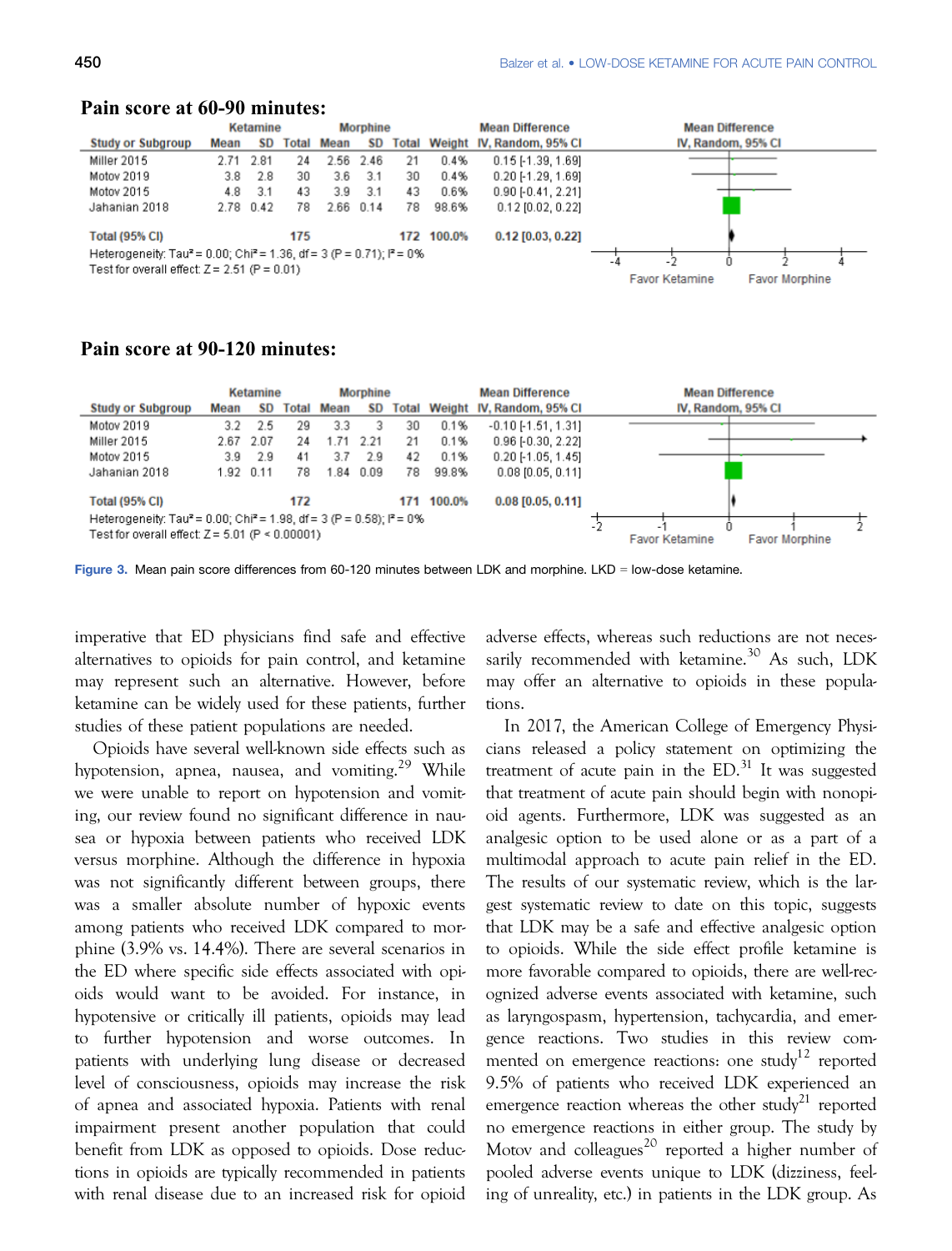| of LDK and Morphine for Acute Pain Management in the ED<br>Summary of Findings and GRADE Assessment for the Comparison | Effect<br>No. of Patients<br>Certainty Assessment | Certainty<br>Absolute<br>$(95%$ CI)<br>Æ<br>$(95%$ CI)<br>Morphine<br>ГDК<br>Other<br>Imprecision<br>Risk of Bias Inconsistency Indirectness | 00000<br>Low<br>$(0.68$ lower to $0.38$ higher)<br>MD 0.15 lower<br>377<br>380<br>None<br>Serious <sup>†</sup><br>Not serious<br>Serious*<br>Not serious | $\bigcircledast$<br>Low<br>$(0.37$ lower to $0.32$ higher)<br>MD 0.03 lower<br>392<br>395<br>None<br>Serious†<br>Not serious<br>Not serious Serious* | 00000<br>Low<br>$(0.89$ lower to 1.68 higher)<br>MD 0.40 higher<br>239<br>242<br>None<br>Serious <sup>†</sup><br>Not serious<br>Not serious Serious* | 00000<br>$\overline{\text{Cov}}$<br>$(0.03$ lower to 1.07 higher)<br>MD 0.52 higher<br>390<br>393<br>none<br>Serious†<br>Not serious<br>Serious*<br>Not serious | 00000<br>Low<br>$(0.03$ higher to $0.22$ higher)<br>MD 0.12 higher<br>172<br>175<br>None<br>Serious;<br>Not serious<br>Not serious Serious* | 00000<br>Low<br>(0.05 higher to 0.11 higher)<br>MD 0.08 higher<br>171<br>172<br>None<br>Serious:<br>Not serious<br>Serious*<br>Not serious | Very low<br>0000<br>(from 56 fewer to 240 more)<br>29 more per 1,000<br>22/153 (14.4%) 17/153 (11.1%) 1.26 (0.50 to 3.16)<br>Very serioust<br>None<br>Not serious<br>Serious*<br>Not serious | OOBB<br><b>NOT</b><br>(from 41 fewer to 55 more)<br>3 fewer per 1,000<br>57/535 (10.7%) 59/530 (11.1%) 0.97 (0.63 to 1.49)<br>None<br>Serious†<br>Not serious<br>Not serious Serious* | 00000<br>$\sqrt{10}$<br>(from 130 fewer to 59 more)<br>29/201 (14.4%) 0.38 (0.10 to 1.41) 89 fewer per 1,000<br>None 8/204 (3.9%)<br>Serious†<br>Not serious<br>Not serious Serious* |  |
|------------------------------------------------------------------------------------------------------------------------|---------------------------------------------------|----------------------------------------------------------------------------------------------------------------------------------------------|----------------------------------------------------------------------------------------------------------------------------------------------------------|------------------------------------------------------------------------------------------------------------------------------------------------------|------------------------------------------------------------------------------------------------------------------------------------------------------|-----------------------------------------------------------------------------------------------------------------------------------------------------------------|---------------------------------------------------------------------------------------------------------------------------------------------|--------------------------------------------------------------------------------------------------------------------------------------------|----------------------------------------------------------------------------------------------------------------------------------------------------------------------------------------------|---------------------------------------------------------------------------------------------------------------------------------------------------------------------------------------|--------------------------------------------------------------------------------------------------------------------------------------------------------------------------------------|--|
|                                                                                                                        |                                                   |                                                                                                                                              |                                                                                                                                                          |                                                                                                                                                      |                                                                                                                                                      |                                                                                                                                                                 |                                                                                                                                             |                                                                                                                                            |                                                                                                                                                                                              |                                                                                                                                                                                       |                                                                                                                                                                                      |  |
|                                                                                                                        |                                                   | <b>Studies</b><br>to<br>Si                                                                                                                   | ဖ                                                                                                                                                        | ဖ                                                                                                                                                    | ω                                                                                                                                                    | ဖ                                                                                                                                                               | 4                                                                                                                                           | 4                                                                                                                                          | ო                                                                                                                                                                                            |                                                                                                                                                                                       | ო                                                                                                                                                                                    |  |
|                                                                                                                        |                                                   | Outcome                                                                                                                                      | A within 15 min                                                                                                                                          | A at 15-30 min                                                                                                                                       | $\Delta$ at 30–45 min                                                                                                                                | $\Delta$ at 45-60 min                                                                                                                                           | $\Delta$ at 60-90 min                                                                                                                       | $\Delta$ at 90-120 min                                                                                                                     | Need for rescue<br>medication                                                                                                                                                                | Nausea                                                                                                                                                                                | Hypoxia                                                                                                                                                                              |  |

Δ = difference in pain scores between groups; LDK = low-dose ketamine; MD = mean difference; RR = relative risk.<br>\*Results inconsistent across trials.<br>†The 95% Cl includes both a reduction and an increase in pain scores.<br> = difference in pain scores between groups; LDK = low-dose ketamine; MD = mean difference; RR = relative risk.

\*Results inconsistent across trials. †The 95% CI includes both a reduction and an increase in pain scores.

‡Clinically unimportant difference.

Table 3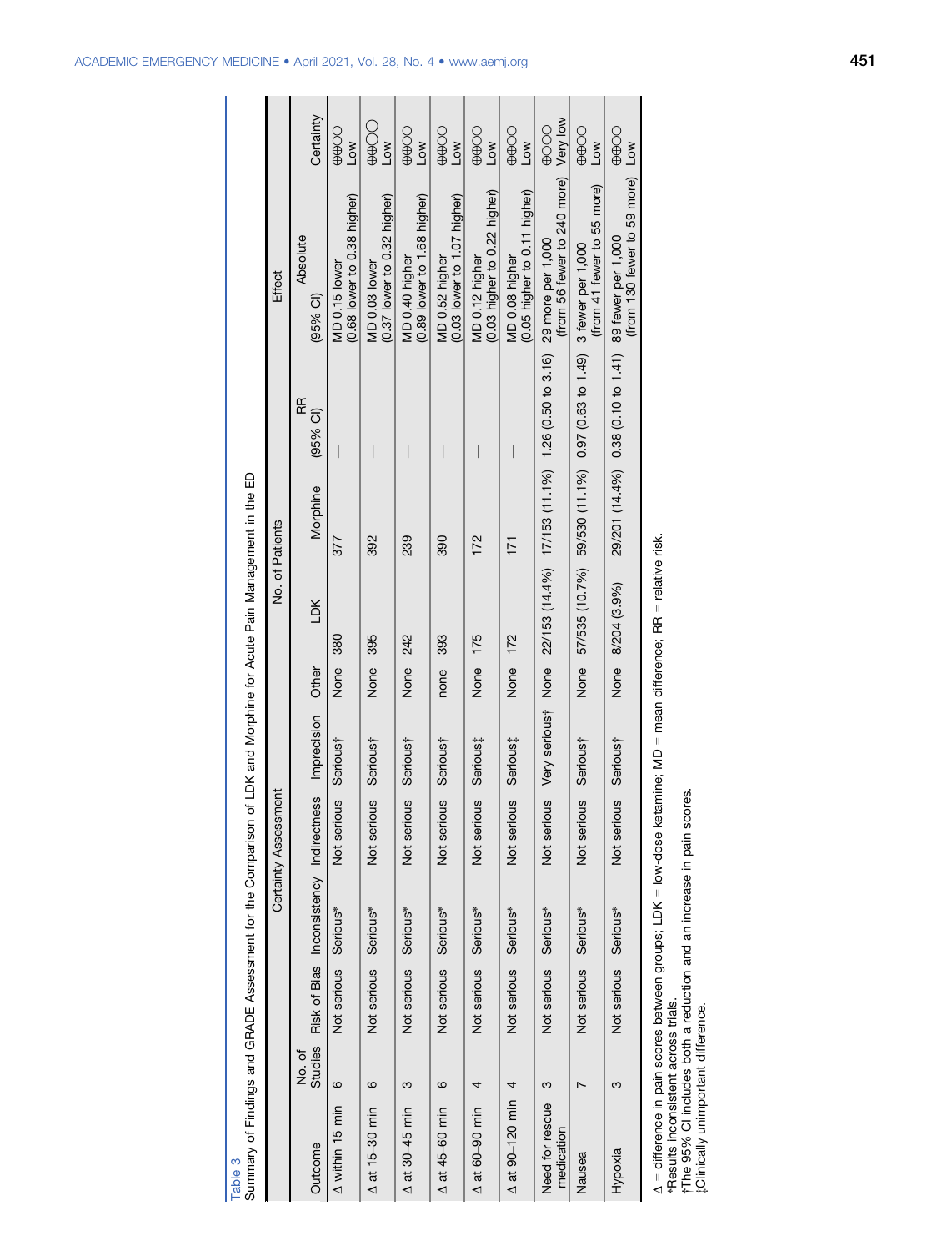#### Kotamino **Morphine Risk Ratio Risk Ratio Study or Subgroup Events Total Events** Total Weight M-H, Random, 95% CI M-H, Random, 95% CI 78 Jahanian 2018 6 3 78 26.8% 2.00 [0.52, 7.71] Motov 2019  $\Delta$ 30 8 30 33.5% 0.50 [0.17, 1.48] Motov 2015 12 45  $\bar{K}$ 2.00 (0.82, 4.86) 45 39.7% **Total (95% CI)** 153 153 100.0% 1.26 [0.50, 3.16] Total events 22  $17$ Heterogeneity: Tau<sup>2</sup> = 0.35; Chi<sup>2</sup> = 4.25, df = 2 (P = 0.12); P = 53%  $\overline{h}$  m 1'n n'i  $100$ Test for overall effect:  $Z = 0.49$  (P = 0.63) Favor Ketamine **Favor Morphine**

#### **Need for rescue medication**

# **Nausea**

|                                                                                                | Ketamine |     | <b>Morphine</b>           |     |        | <b>Risk Ratio</b>          | <b>Risk Ratio</b>                       |
|------------------------------------------------------------------------------------------------|----------|-----|---------------------------|-----|--------|----------------------------|-----------------------------------------|
| <b>Study or Subgroup</b>                                                                       | Events   |     | <b>Total Events Total</b> |     |        | Weight M-H, Random, 95% CI | M-H, Random, 95% CI                     |
| Forouzan 2019                                                                                  | 3.       | 68  | 0                         | 68  | 2.0%   | 7.00 [0.37, 132.99]        |                                         |
| Alshahrani 2019                                                                                | 0        | 140 | 4                         | 138 | 2.1%   | $0.11$ [0.01, 2.02]        |                                         |
| Miller 2015                                                                                    | 3.       | 24  | 2                         | 21  | 5.9%   | 1.31 [0.24, 7.12]          |                                         |
| Motov 2019                                                                                     |          | 30  | 2                         | 30  | 7.4%   | 3.50 [0.79, 15.49]         |                                         |
| Jahanian 2018                                                                                  | 9        | 78  | 12                        | 78  | 20.5%  | $0.75$ [0.34, 1.68]        |                                         |
| Motov 2015                                                                                     | 11       | 45  | 13                        | 45  | 25.5%  | $0.85$ [0.43, 1.68]        |                                         |
| Mahshidfar 2017                                                                                | 24       | 150 | 26                        | 150 | 36.6%  | $0.92$ [0.56, 1.53]        |                                         |
| <b>Total (95% CI)</b>                                                                          |          | 535 |                           | 530 | 100.0% | $0.97$ [0.63, 1.49]        |                                         |
| Total events                                                                                   | 57       |     | 59                        |     |        |                            |                                         |
| Heterogeneity: Tau <sup>2</sup> = 0.06; Chi <sup>2</sup> = 7.43, df = 6 (P = 0.28); $P = 19\%$ |          |     |                           |     |        |                            | 0.02<br>50<br>10<br>0.1                 |
| Test for overall effect: $Z = 0.13$ (P = 0.90)                                                 |          |     |                           |     |        |                            | <b>Favor Ketamine</b><br>Favor Morphine |

# **Hypoxia**

|                                                                                                | <b>Ketamine</b> |     | <b>Morphine</b> |     |            | <b>Risk Ratio</b>                                    |      | <b>Risk Ratio</b>     |                       |            |
|------------------------------------------------------------------------------------------------|-----------------|-----|-----------------|-----|------------|------------------------------------------------------|------|-----------------------|-----------------------|------------|
| <b>Study or Subgroup</b>                                                                       |                 |     |                 |     |            | Events Total Events Total Weight M-H, Random, 95% CI |      | M-H, Random, 95% CI   |                       |            |
| Miller 2015                                                                                    | 0               | 24  |                 | 21  | 14.3%      | $0.29$ [0.01, 6.84]                                  |      |                       |                       |            |
| Motov 2019                                                                                     |                 | 30  |                 | 30  | 22.8%      | 2.00 [0.19, 20.90]                                   |      |                       |                       |            |
| Mahshidfar 2017                                                                                | 6               | 150 | 27              | 150 | 62.9%      | $0.22$ $[0.09, 0.52]$                                |      |                       |                       |            |
| <b>Total (95% CI)</b>                                                                          |                 | 204 |                 |     | 201 100.0% | $0.38$ [0.10, 1.41]                                  |      |                       |                       |            |
| Total events                                                                                   | 8               |     | 29              |     |            |                                                      |      |                       |                       |            |
| Heterogeneity: Tau <sup>2</sup> = 0.52; Chi <sup>2</sup> = 2.97, df = 2 (P = 0.23); $P = 33\%$ |                 |     |                 |     |            |                                                      | 0.01 | N 1                   | 10                    | $100^{-1}$ |
| Test for overall effect: $Z = 1.44$ (P = 0.15)                                                 |                 |     |                 |     |            |                                                      |      | <b>Favor Ketamine</b> | <b>Favor Morphine</b> |            |

Figure 4. Direct comparison of the need for rescue medication and safety profile between LDK and morphine for acute pain management in the ED.  $LKD = low-dose$  ketamine.

such, it is important to consider these events and monitor for them when choosing an analgesic for each patient.

#### LIMITATIONS

As with all systematic reviews and meta-analyses, the results from this study are limited by the quality of trials that were included. One of the included trials was an abstract that was unlikely to be peer reviewed to the same level of scrutiny as the full-text journal articles. Furthermore, this abstract was limited with respect to the amount of information that could be included, resulting in high or unclear risks of bias in study methodology, varying or unclear definitions of outcomes, and how they were measured. We could not include data for studies that only reported a change in pain scores without raw pain scores. Although four study authors were contacted for further information, only two replied providing additional data for review. Although the search strategy used to identify potentially relevant studies was comprehensive, only English-language articles were included in this review. It is possible that some studies may have been missed if they were published in other languages. The doses of LDK that were used across the studies varied from 0.2 to 0.5 mg/kg. As such, differences in LDK dose may have impacted study results. We were also not able to comment on the duration of the LDK infusion. Only four studies specified over how long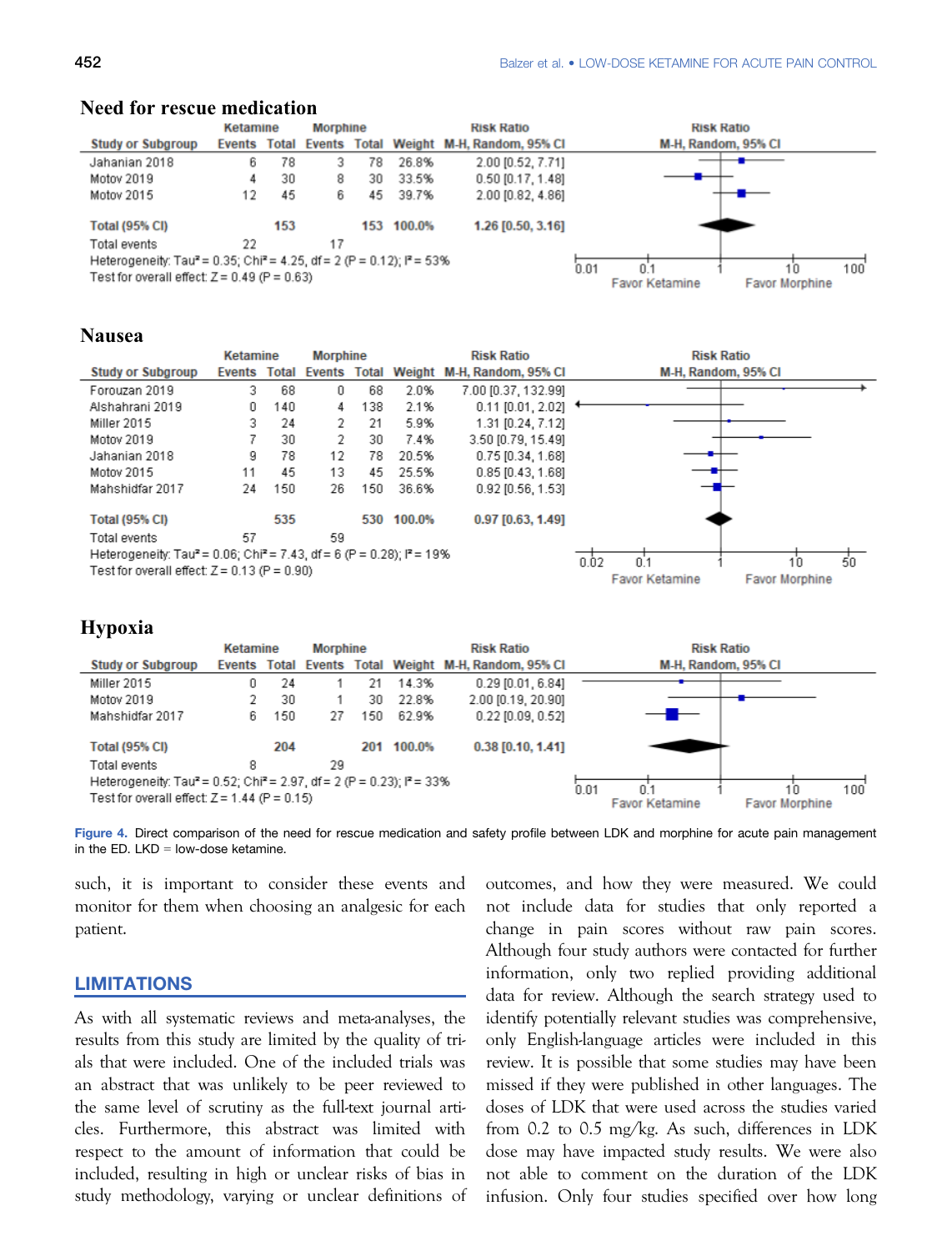the LDK was given. Previous research has supported LDK given as a short infusion over 15 minutes is associated with significantly lower rates of sedation and psychogenic effects with no difference in analgesic quality.<sup>32</sup> For pain outcomes, there were six time intervals that were assessed—there may be a correlation between these results over time. The reporting of adverse events varied widely between studies. Therefore, we only reported on nausea and hypoxia. However, there are other significant adverse events associated with opioids and ketamine that warrant further study. For instance, we could not examine emergence reaction or perceptual disturbances that have been commonly associated with ketamine. Finally, it is important to note that all outcomes assessed were judged to have low certainty in the evidence, which were downgraded for inconsistency and imprecision in the studies.

# **CONCLUSION**

In conclusion, this systematic review and meta-analysis of eight randomized controlled trials with over 1,000 patients found that low-dose ketamine is an effective alternative to opioids for acute pain in the ED. We found no significant difference in reported mean pain scores between low-dose ketamine and morphine within the first 60 minutes after analgesia administration and a slight difference in pain scores favoring morphine at 60 to 120 minutes. We also found no significant difference in the proportion of patients requiring rescue analgesia with low-dose ketamine compared to morphine. These findings suggest that low-dose ketamine may be considered an effective alternative to opioids for controlling acute pain in the ED.

# REFERENCES

- 1. Cordell WH, Keene KK, Giles BK, Jones JB, Jones JH, Brizendine EJ. The high prevalence of pain in emergency medical care. Am J Emerg Med 2002;20:165–9.
- 2. Todd KH, Ducharme J, Choiniere M, et al. Pain in the emergency department: results of the pain and emergency medicine initiative (PEMI) multicenter study. J Pain 2007;8:460–6.
- 3. Todd KH. A review of current and emerging approaches to pain management in the emergency department. Pain Ther 2017;6:198–202.
- 4. Hawk K, D'Onofrio G. Emergency department screening and interventions for substance use disorders. Addict Sci Clin Pract 2018;13:18.
- 5. Brown AM, DeFrances C, Crane E, Cai R, Naeger S. Identification of substance-involved emergency department visits using data from the national hospital care survey. Natl Health Stat Report 2018;114:1–15.
- 6. Ukkonen M, Jämsen E, Zeitlin R, Pauniaho SL. Emergency department visits in older patients: a populationbased survey. BMC Emerg Med 2019;19:20.
- 7. National Center for Biotechnology Information. PubChem Compound Summary for CID 3821, Ketamine. Available at: [https://pubchem.ncbi.nlm.nih.gov/compound/Keta](https://pubchem.ncbi.nlm.nih.gov/compound/Ketamine) [mine.](https://pubchem.ncbi.nlm.nih.gov/compound/Ketamine) Accessed Aug 15, 2020.
- 8. Green SM, Roback MG, Kennedy RM, Krauss B. Clinical practice guideline for emergency department ketamine dissociative sedation: 2011 update. Ann Emerg Med 2011;57:449–61.
- 9. Beatty L, MacQuarrie K. Airway Management Pharmacology. G Kovacs, JA Law, Airway Management in Emergencies. Halifax, NS: Airway Interventions and Mangement in Emergencies, 2020.<https://aimeairway.ca/book#/19>. Accessed Aug 15, 2020.
- 10. Kurdi MS, Theerth KA, Deva RS. Ketamine: current applications in anesthesia, pain, and critical care. Anesth Essays Res 2014;8:283–90.
- 11. American College of Emergency Physicians (ACEP). Subdissociative Ketamine for Analgesia: Policy Resource and Education Paper (PREP). 2019. Available at: [https://](https://www.acep.org/globalassets/new-pdfs/preps/sub-dissociative-dose-ketamine-for-analgesia%2013-prep.pdf) [www.acep.org/globalassets/new-pdfs/preps/sub-dissocia](https://www.acep.org/globalassets/new-pdfs/preps/sub-dissociative-dose-ketamine-for-analgesia%2013-prep.pdf) [tive-dose-ketamine-for-analgesia](https://www.acep.org/globalassets/new-pdfs/preps/sub-dissociative-dose-ketamine-for-analgesia%2013-prep.pdf)–-prep.pdf Accessed Aug 15, 2020.
- 12. Majidinejad S, Esmailian M, Emadi M. Comparison of intravenous ketamine with morphine in pain relief of long bones fractures: a double blind randomized clinical trial. Emerg (Tehran) 2014;2:77–80.
- 13. Motov S, Rockoff B, Cohen V, et al. Intravenous subdissociative-dose ketamine versus morphine for analgesia in the emergency department: a randomized controlled trial. Ann Emerg Med 2015;66:222–29.e1.
- 14. Forouzan A, Masoumi K, Motamed H, Esfahani SR, Delirrooyfard A. Comparison of the analgesic effect of intravenous ketamine versus intravenous morphine in reducing pain of renal colic patients: double-blind clinical trial study. Rev Recent Clin Trials 2019;14:1–6.
- 15. Karlow N, Schlaepfer CH, Stoll CR, et al. A systematic review and meta-analysis of ketamine as an alternative to opioids for acute pain in the emergency department. Acad Emerg Med 2018;25:1086–97.
- 16. Lee EN, Lee JH. The effects of low-dose ketamine on acute pain in an emergency setting: a systematic review and meta-analysis. PLoS One 2016;11:e0165461.